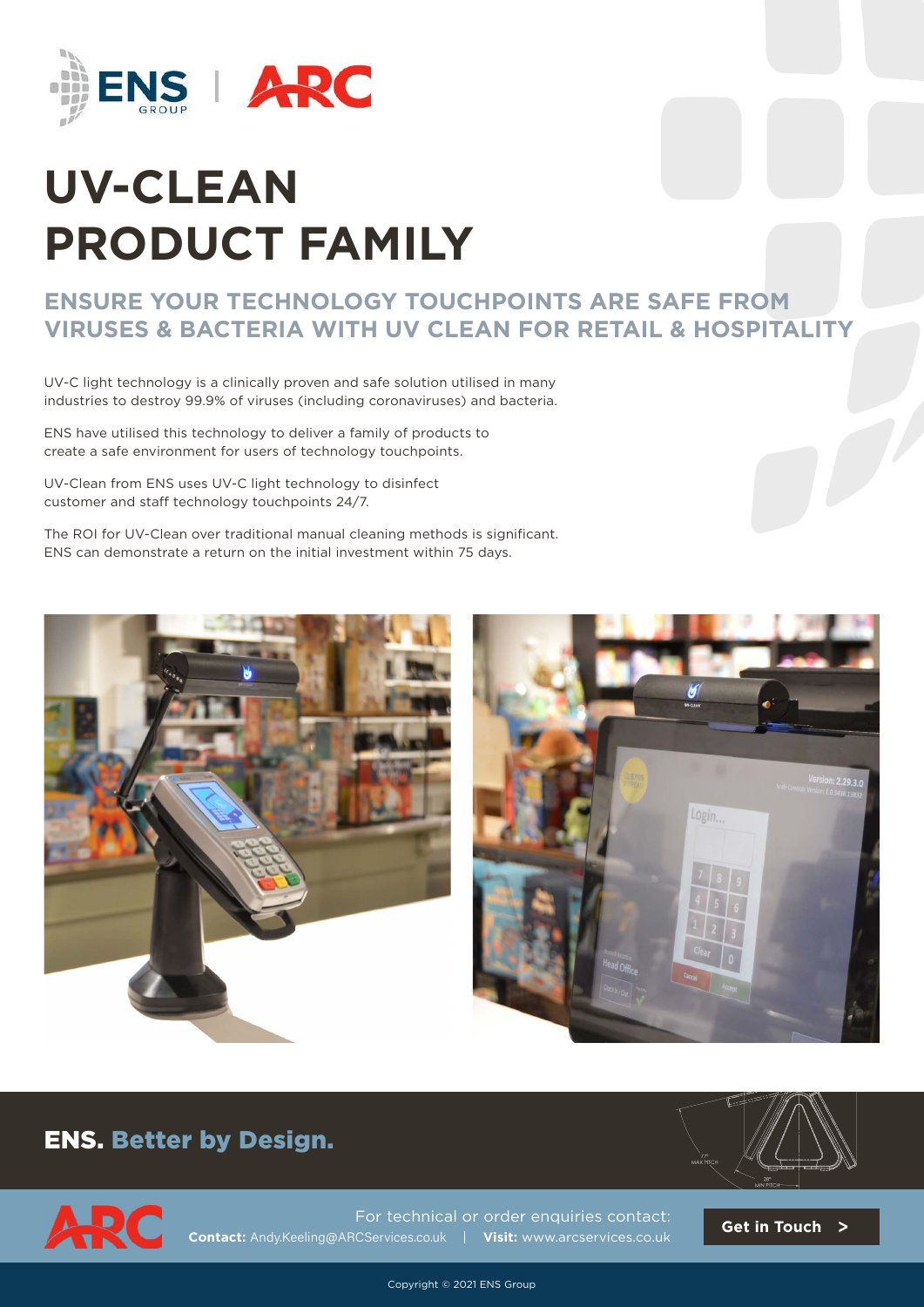

# **UV-CLEAN PRODUCT FAMILY**

### **TOUCHSCREEN SOLUTION (UV24-MM+)**

This solution attaches to the top of a touchscreen monitor either customer or employee facing. The solution is also ideal for Kiosk solutions for screens of up to 24".

The UV24-MM+ automatically disinfects the touchscreen after each user interaction, and has been proven to eradicate 99.9% of surface pathogens.



#### **PAYMENT DEVICE SOLUTION (UV24-PT)**

Payment device keypads are used to enter pin numbers. The keys are an ideal surface for viruses and bacteria and should be disinfected after every user. The only practical and effective way to disinfect is the UV24-PT solution which automatically disinfects the keypad after every user.

## **MOBILE DEVICE SOLUTION (UV24-SA+)**

Mobile devices including tablets, mobile payment devices, and inhouse mobile communications are all essential in the retail and hospitality sectors. The UV-Clean Standalone can disinfect multiple devices at one time, providing a consistent cleaning protocol.





## ENS. Better by Design. ENS. Better by Design.



For technical or order enquiries contact: **Contact:** Andy.Keeling@ARCServices.co.uk | **Visit:** www.arcservices[.co.uk](https://www.ens-co.com)

**[Get in Touch](https://arcservices.co.uk/contact-us/)** >

Copyright © 2021 ENS Group